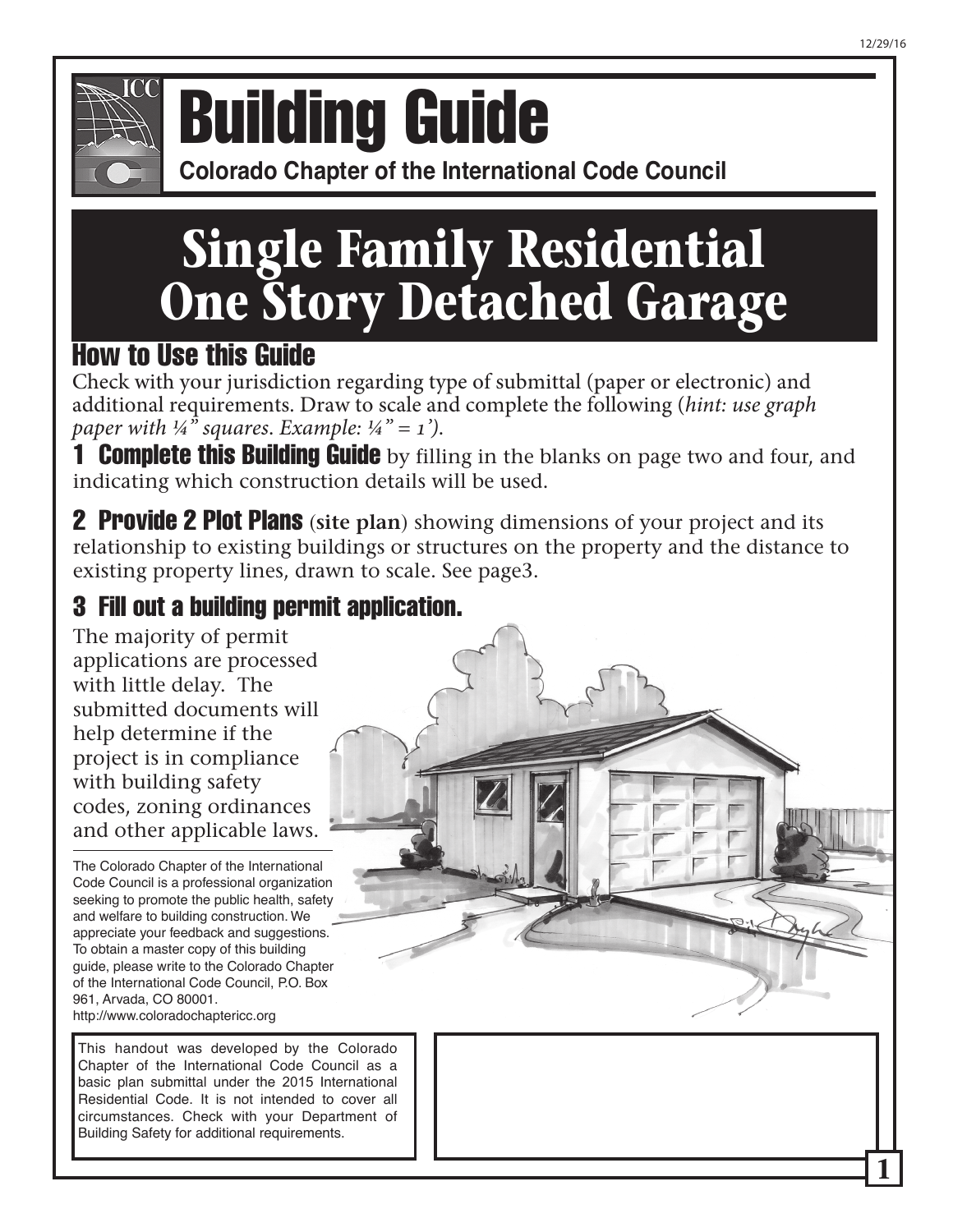#### 12/29/16

### **Single Family Residential One Story Detached Garage**

**Address:**

#### **Directions**

1. Fill in the blanks on pages 2 and 4 with dimensions and materials which will be used to build the structure. Please print legibly.

#### **2.** Indicate in the check boxes on page 4 which details from page 5 will be used.

*Note: Heated garages will require insulation, such as ceilings, walls, and foundation.* 

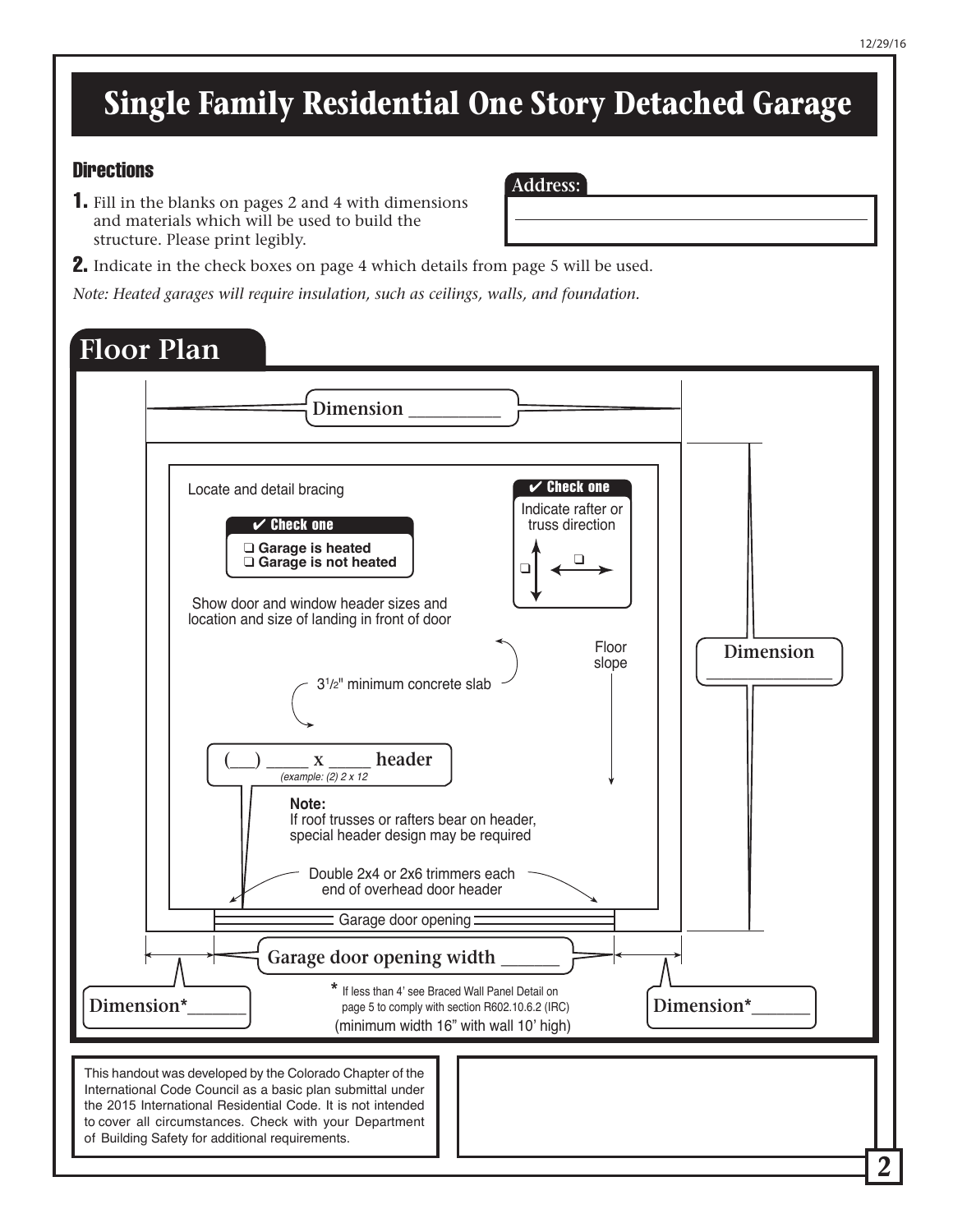# **Single Family Residential One Story Detached Garage**

#### **Site Plan Example**



This handout was developed by the Colorado Chapter of the International Code Council as a basic plan submittal under the 2015 International Residential Code. It is not intended to cover all circumstances. Check with your Department of Building Safety for additional requirements.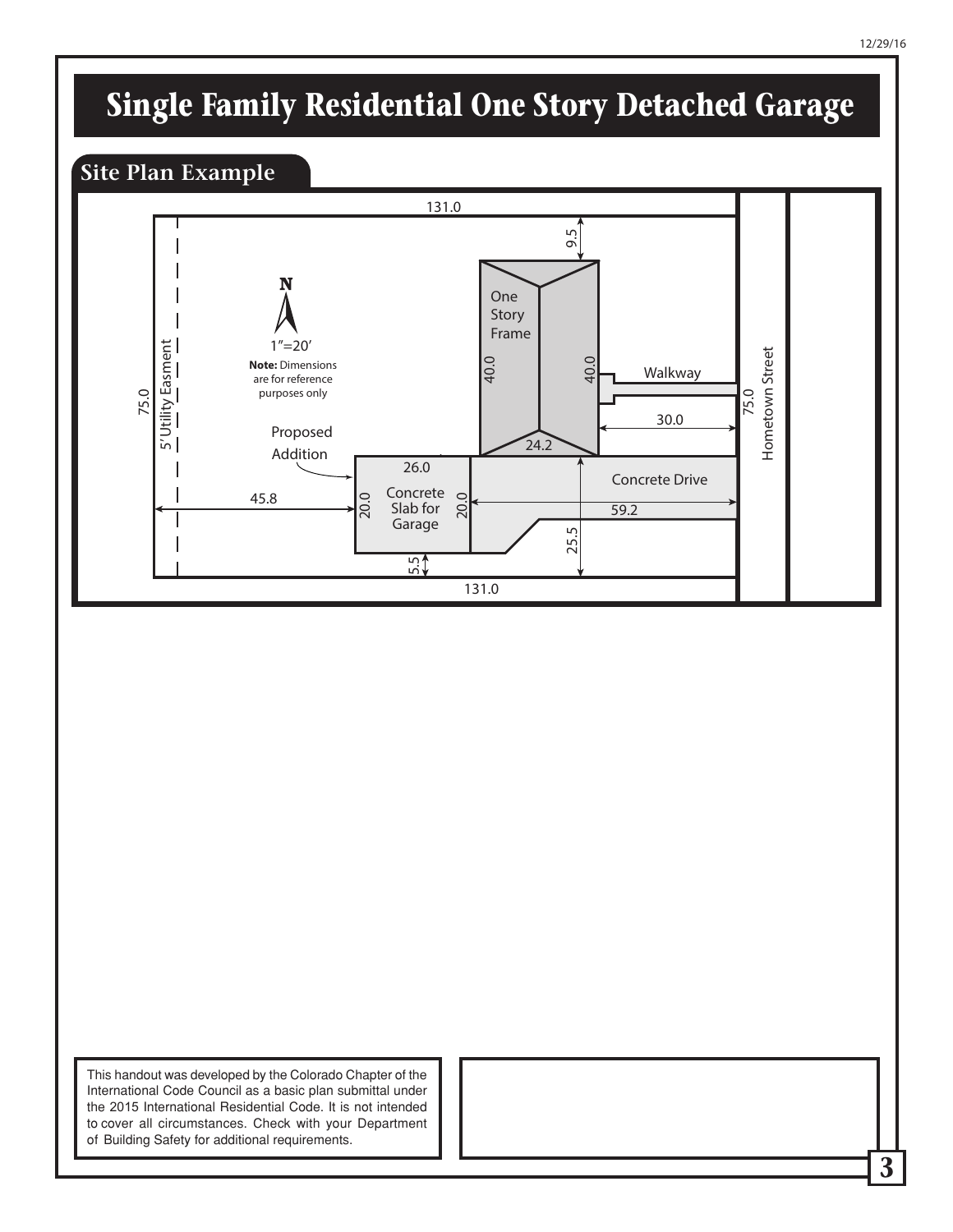